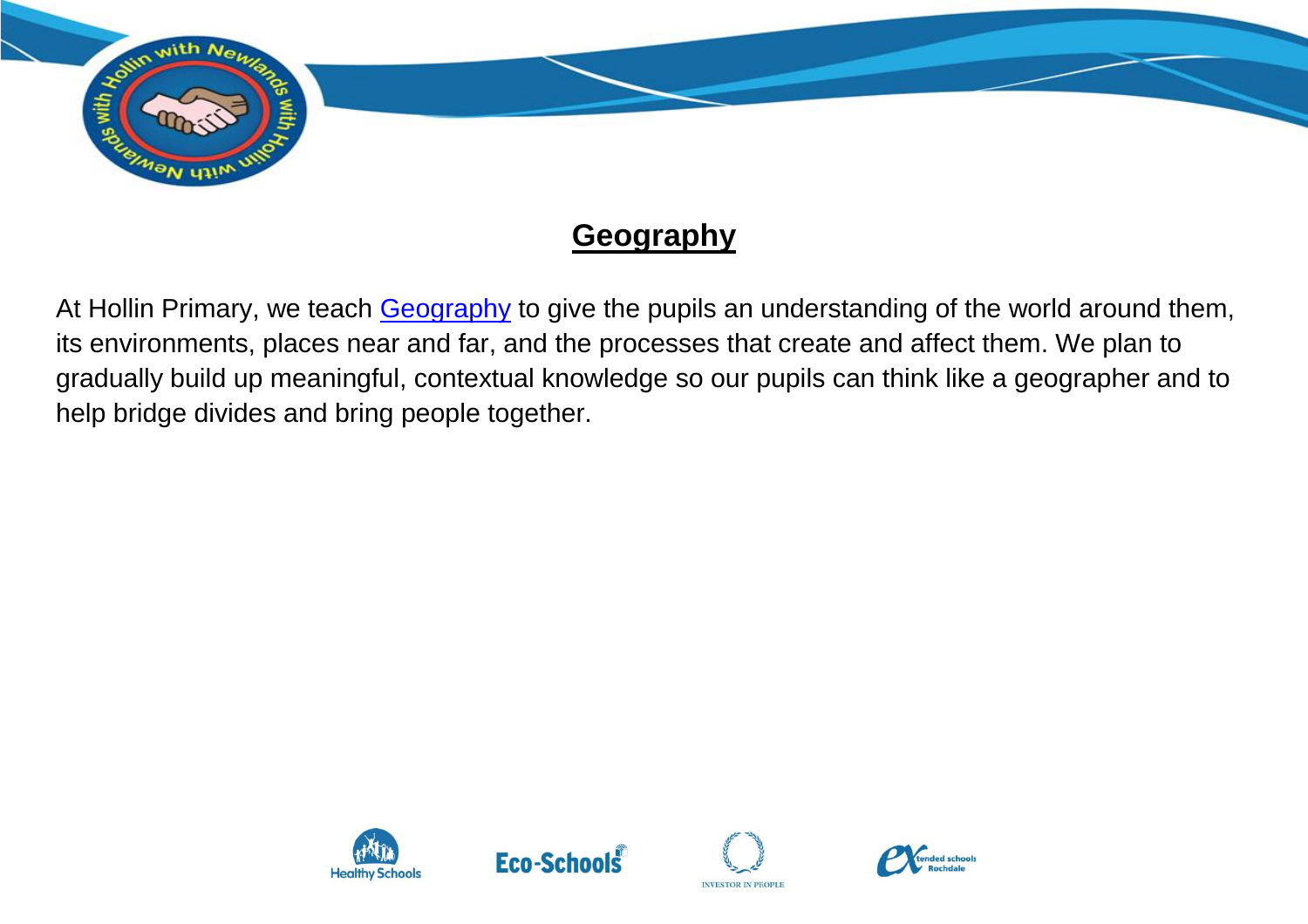| <b>Hollin Primary School</b><br><b>Curriculum Overview</b><br>Geography |                                                                                                                                                                                                                                                                                                                                                                                                                                                                                                                                                                                                                                                                                                                                                                                                                                                                                                                                                                                                                               |                                                                                                                                                                                                                              |                                                                                                                                                                                                                                                                                                                                                                                                                                           |                                                                                                                                                                                                                                                                                                                                                                                                                                                                                                                                                                                                                                                                                                                                                                       |  |  |  |
|-------------------------------------------------------------------------|-------------------------------------------------------------------------------------------------------------------------------------------------------------------------------------------------------------------------------------------------------------------------------------------------------------------------------------------------------------------------------------------------------------------------------------------------------------------------------------------------------------------------------------------------------------------------------------------------------------------------------------------------------------------------------------------------------------------------------------------------------------------------------------------------------------------------------------------------------------------------------------------------------------------------------------------------------------------------------------------------------------------------------|------------------------------------------------------------------------------------------------------------------------------------------------------------------------------------------------------------------------------|-------------------------------------------------------------------------------------------------------------------------------------------------------------------------------------------------------------------------------------------------------------------------------------------------------------------------------------------------------------------------------------------------------------------------------------------|-----------------------------------------------------------------------------------------------------------------------------------------------------------------------------------------------------------------------------------------------------------------------------------------------------------------------------------------------------------------------------------------------------------------------------------------------------------------------------------------------------------------------------------------------------------------------------------------------------------------------------------------------------------------------------------------------------------------------------------------------------------------------|--|--|--|
| <b>EYFS</b>                                                             | <b>ELG- People, Culture &amp; Communities</b><br>•Describe their immediate environment using knowledge from observation, discussion, stories, non-fiction texts and maps.<br>•Know some similarities and differences between different religious and cultural communities in this country, drawing on their experiences and what has been read<br>in class.<br>•Explain some similarities and differences between life in this country and life in other countries, drawing on knowledge from stories, nonfiction texts and (when<br>appropriate) maps.<br><b>ELG- The Natural World</b><br>•Explore the natural world around them, making observations and drawing pictures of animals and plants.<br>•Know some similarities and differences between the natural world around them and contrasting environments, drawing on their experiences and what has been<br>read in class.<br>•Understand some important processes and changes in the natural world around them, including the seasons and changing states of matter |                                                                                                                                                                                                                              |                                                                                                                                                                                                                                                                                                                                                                                                                                           |                                                                                                                                                                                                                                                                                                                                                                                                                                                                                                                                                                                                                                                                                                                                                                       |  |  |  |
| KS1                                                                     | <b>Location Knowledge</b>                                                                                                                                                                                                                                                                                                                                                                                                                                                                                                                                                                                                                                                                                                                                                                                                                                                                                                                                                                                                     | <b>Place Knowledge</b>                                                                                                                                                                                                       | <b>Environmental, Physical and Human</b><br>Geography                                                                                                                                                                                                                                                                                                                                                                                     | <b>Geographical Skills and Fieldwork</b>                                                                                                                                                                                                                                                                                                                                                                                                                                                                                                                                                                                                                                                                                                                              |  |  |  |
| Year 1<br>Year 2                                                        | name, locate and identify<br>characteristics of the 4<br>countries and capital<br>cities of the United<br>Kingdom and its<br>surrounding seas<br>name and locate the<br>world's 7 continents and 5<br>oceans                                                                                                                                                                                                                                                                                                                                                                                                                                                                                                                                                                                                                                                                                                                                                                                                                  | small area of UK<br>and a contrasting<br>non-European<br>country<br><b>Middleton and</b><br>Polar Regions,<br>America<br>Middleton &<br><b>Australia</b><br>small area of UK<br>and a contrasting<br>non-European<br>country | identify the location of cold areas of<br>$\bullet$<br>the world in relation to the Equator<br>and the North and South Poles<br>use basic geographical vocabulary<br>$\bullet$<br>to refer to physical features and<br>human features<br>Beach, Cliff, Coast, Forest, Hill,<br>Mountain, Sea, Ocean, River, Soil,<br>Valley, Vegetation, Season,<br>Weather, City, Town, Village,<br>Factory, Farm, House, Office, Port,<br>Harbour, Shop | use world maps, atlases and globes to identify the United<br>Kingdom and its countries, as well as the countries,<br>continents and oceans studied at this key stage<br>use simple compass directions (north, south, east and west)<br>and locational and directional language [for example, near<br>and far, left and right], to describe the location of features<br>and routes on a map<br>use aerial photographs and plan perspectives to recognise<br>landmarks and basic human and physical features; devise a<br>simple map; and use and construct basic symbols in a key<br>use simple fieldwork and observational skills to study the<br>geography of their school and its grounds and the key<br>human and physical features of its surrounding environment |  |  |  |

*Year 1 and 2 to continually look at the changing seasons/weather throughout the year.*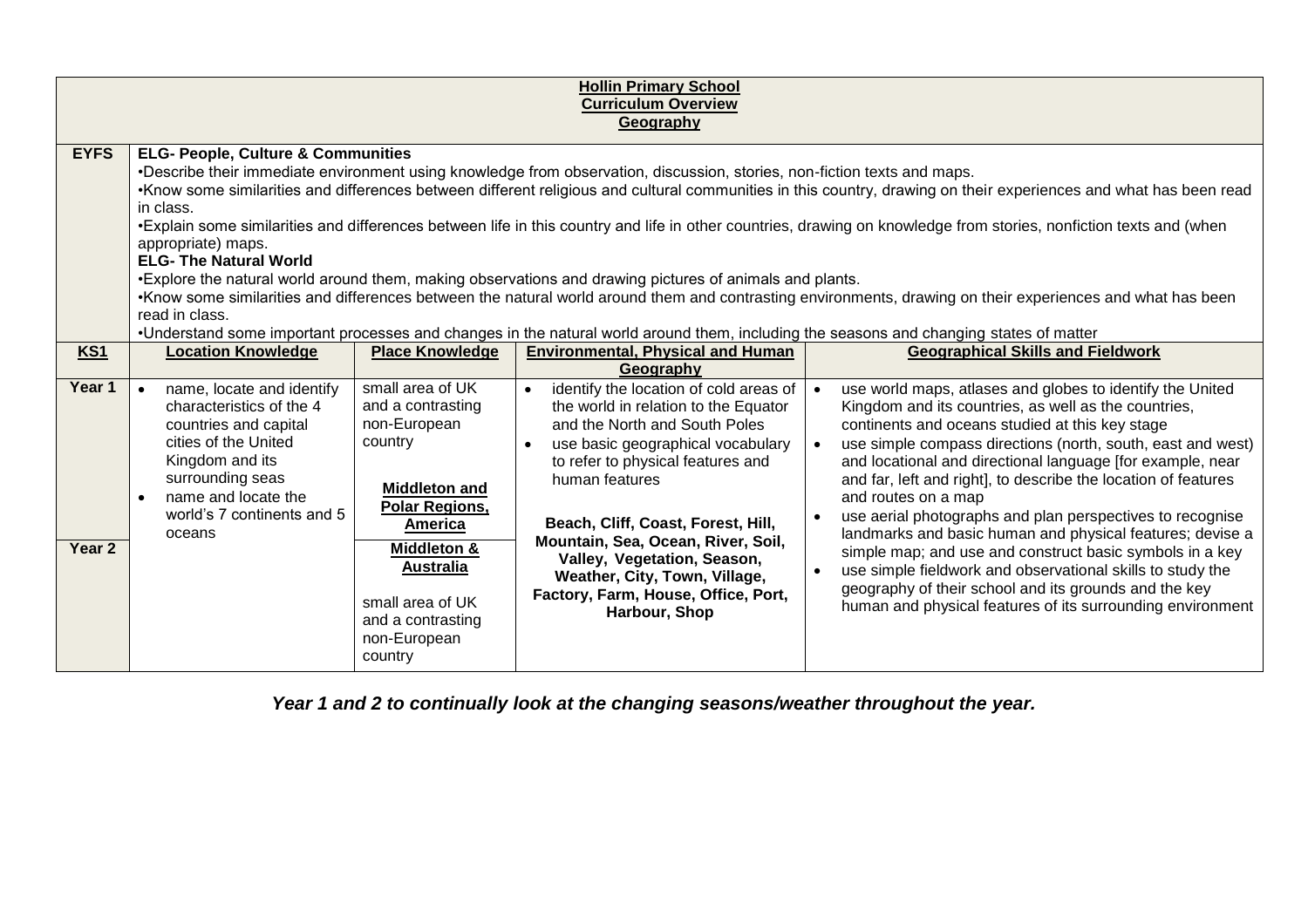| KS <sub>2</sub>        | <b>Location Knowledge</b>                                                                                                                                                                                                                                                                                                                                                                                        | <b>Place Knowledge</b>                                                                                                  | <b>Environmental, Physical</b><br>and Human Geography                                                                                                                                                                 | <b>Geographical Skills and</b><br><b>Fieldwork</b>                                                    |
|------------------------|------------------------------------------------------------------------------------------------------------------------------------------------------------------------------------------------------------------------------------------------------------------------------------------------------------------------------------------------------------------------------------------------------------------|-------------------------------------------------------------------------------------------------------------------------|-----------------------------------------------------------------------------------------------------------------------------------------------------------------------------------------------------------------------|-------------------------------------------------------------------------------------------------------|
| Year<br>3 <sup>1</sup> | European countries and cities (including Russia)<br>$\bullet$<br>identify the position and significance of Equator<br>$\bullet$<br>identify the position and significance of Northern<br>$\bullet$<br>Southern Hemisphere<br>identify the position and significance of<br>Prime/Greenwich Meridian and time zones<br>(including day and night)                                                                   | <b>Russia &amp; Ancient</b><br><b>Greece</b><br>similarities and<br>differences of a<br>region in a European<br>country | Describe and understand:<br>volcanoes and<br>earthquakes                                                                                                                                                              | Geographical enquiry:<br>• Russia and Ancient Greece<br>Tectonic plates, volcanoes and<br>earthquakes |
| Year<br>4              | UK countries and cities<br>$\bullet$                                                                                                                                                                                                                                                                                                                                                                             | <b>Manchester</b><br>similarities and<br>differences of a<br>region of the UK and<br>Middleton                          | Describe and understand:<br>climate zones<br>$\bullet$<br>rivers & the water cycle<br>types of settlement and<br>land use<br>the distribution of natural<br>resources including<br>energy<br>food, minerals and water | Geographical enquiry:<br>• Fieldwork in the UK -<br>Manchester                                        |
| Year<br>5              | North America countries and cities<br>$\bullet$<br>identify the position and significance of Equator<br>$\bullet$<br>identify the position and significance of Northern /<br>Southern Hemisphere<br>identify the position and significance of Tropics of<br>Cancer and Capricorn                                                                                                                                 | <b>North America</b><br>similarities and<br>differences of a<br>region within North<br>America and<br>Middleton         | Describe and understand:<br>rivers<br>$\bullet$<br>mountains<br>Volcanoes                                                                                                                                             | Geographical enquiry:<br><b>North America</b>                                                         |
| Year<br>6              | South America countries and cities<br>$\bullet$<br>identify the position and significance of Equator<br>$\bullet$<br>identify the position and significance of Northern,<br>$\bullet$<br>Southern Hemisphere<br>identify the position and significance of Tropics of<br>$\bullet$<br><b>Cancer and Capricorn</b><br>identify the position and significance of Arctic and<br>$\bullet$<br><b>Antarctic Circle</b> | <b>South America</b><br>similarities and<br>differences of a<br>region within South<br>America and<br>Middleton         | Describe and understand<br>climate zones<br>$\bullet$<br>biomes and vegetation<br>belts<br>rivers                                                                                                                     | Geographical enquiry:<br>• South America - Rainforests                                                |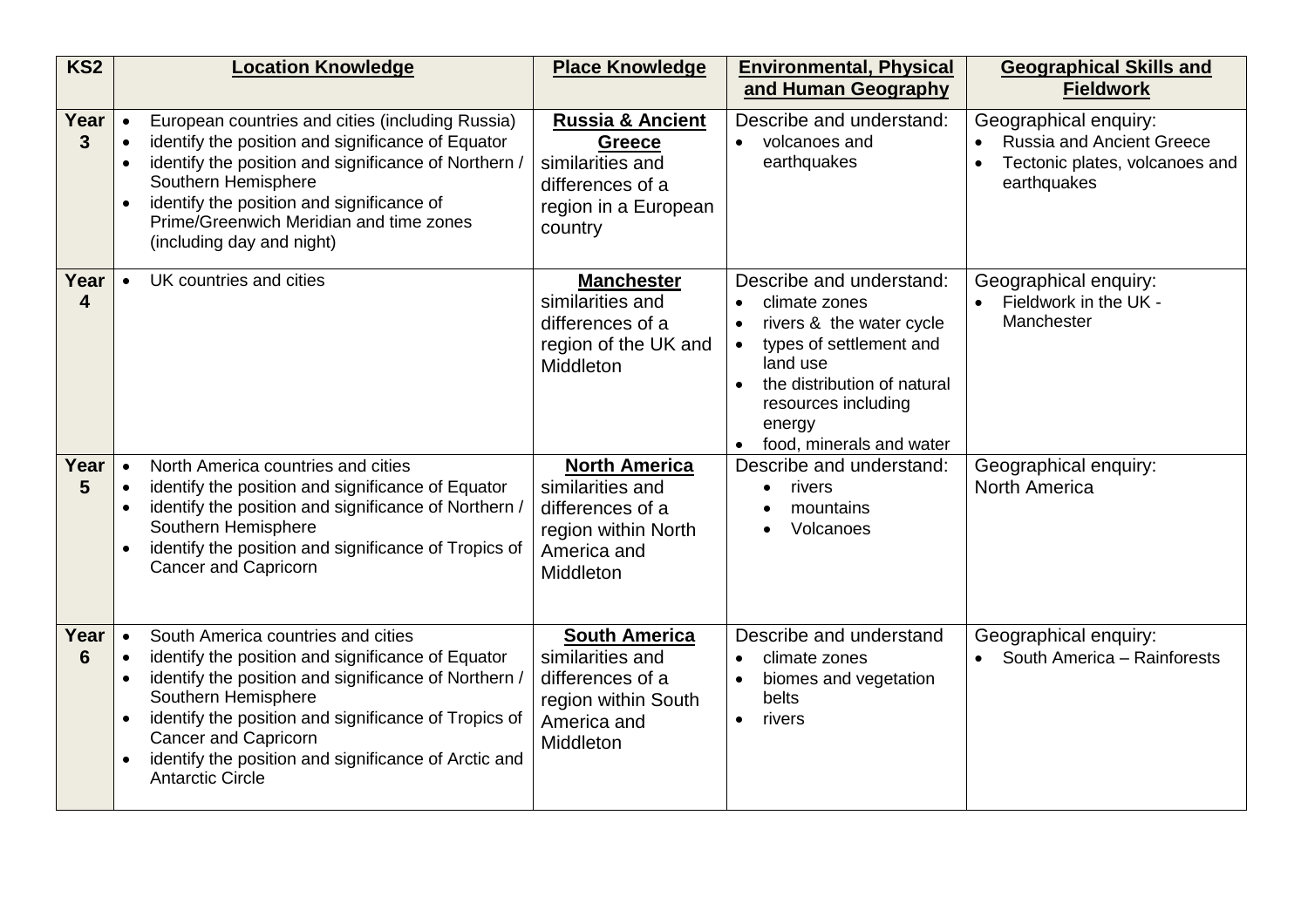| <b>Hollin Primary School</b><br><b>Geography Curriculum Map 2021-2022</b> |                             |                                                                            |                                                                            |                                     |                        |                       |
|---------------------------------------------------------------------------|-----------------------------|----------------------------------------------------------------------------|----------------------------------------------------------------------------|-------------------------------------|------------------------|-----------------------|
|                                                                           | <b>Autumn 1</b>             | <b>Autumn 2</b>                                                            | <b>Spring 1</b>                                                            | <b>Spring 2</b>                     | <b>Summer 1</b>        | <b>Summer 2</b>       |
| <b>EYFS</b>                                                               | Marvellous Me<br>Our school | <b>Terrific Tales</b>                                                      | Amazing Animals<br>Continents / Climate<br>and Weather                     | <b>Come Outside</b><br>Farming maps | <b>Wonderful Water</b> | Hollin's Heroes       |
| Year 1                                                                    |                             | Polar Regions                                                              | America                                                                    | America<br><b>UK</b>                | Local area             | Seaside               |
| Year 2                                                                    | Australia<br>continents     | The UK<br>London                                                           | Animals around the<br>world biomes<br>Oceans                               | Warm countries<br>Equator           |                        | Local area            |
| Year 3S                                                                   |                             | volcanoes and<br>earthquakes                                               | Prime/Greenwich<br>Meridian and time<br>zones (including day<br>and night) | Russia                              |                        | <b>Ancient Greece</b> |
| Year 3H<br><b>Need to teach</b><br><b>Russia</b>                          |                             | Prime/Greenwich<br>Meridian and time<br>zones (including day<br>and night) | volcanoes and<br>earthquakes                                               |                                     |                        | <b>Ancient Greece</b> |